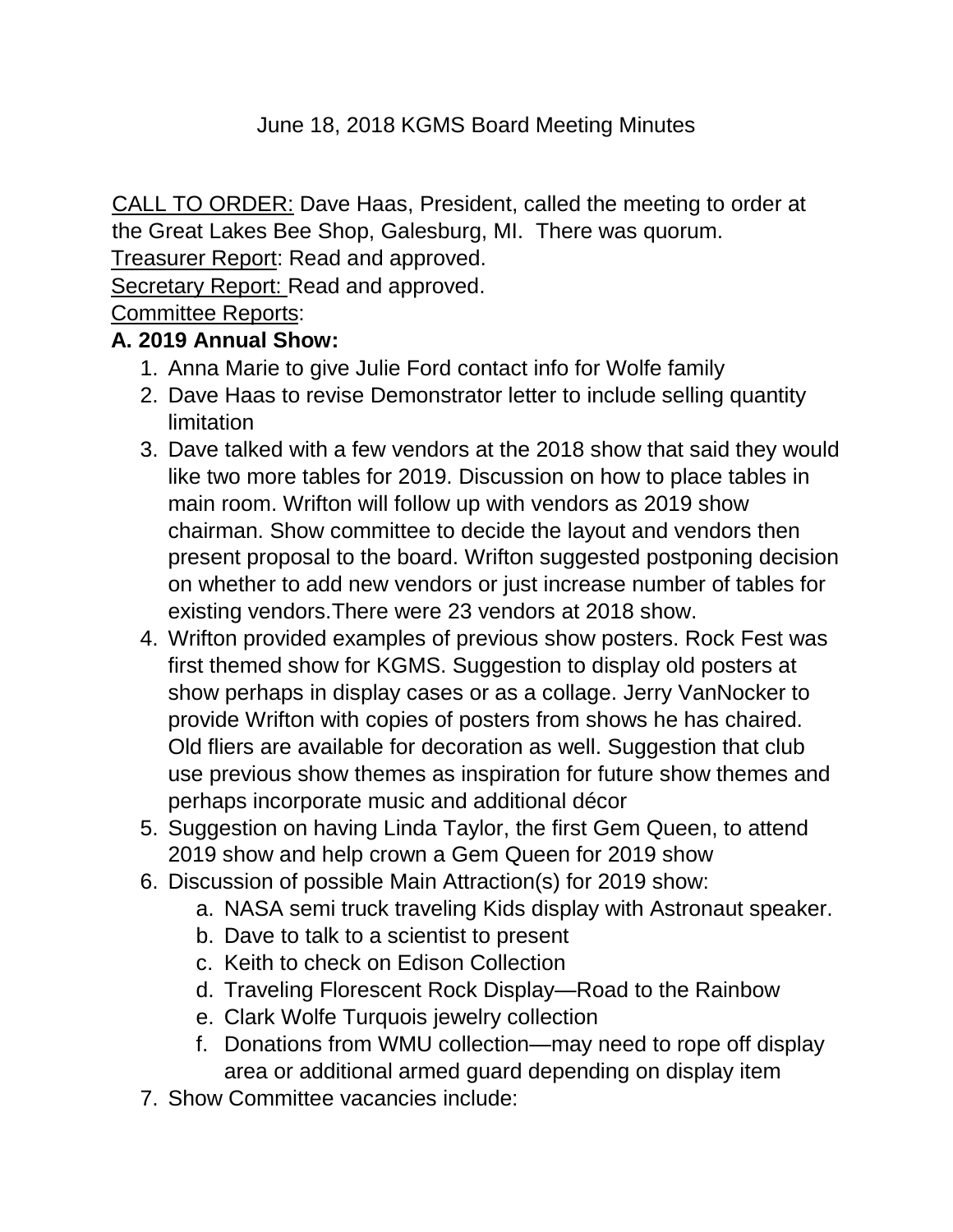- a. Vendor Liaison
- b. Display Cases Chairman
- c. Demonstrators Chairman
- d. Information Booth Chairman
- e. Earth Science Liaison
- 8. Anna Marie has purchased scanner and has scanned in Silent Auction receipts from 2018 show
- 9. Motion was made to raise the table rental rate for 2019 and future shows to \$5 per table. Motion seconded and passed. KGMS will need to make sure this increase is in the vendor contract for 2019.
- 10. Discussion on Dorres Family participating in 2019 show. Club that hosted them in 2018 recommends as they did generate more attendance. Motion was made to invite Dorres family to 2019 show as a regular vendor with NO special treatment. Motion was seconded and passed. Show committee to discuss placement and space for Dorres booth. Keith to contact Dorres family to invite.

# **B. Fieldtrips**

Kim Strawbridge reported on Fieldtrips planned for Summer 2018

- 1. Flint Ridge, Ohio, June 22-23, 2018. Members of Jackson and Lansing club also invited to go. Dave Haas to give Kim contact for other clubs
- 2. Austin Sand and Gravel, Comstock, 14 July 2018, 9-1pm
- 3. Possible Winter fieldtrip to behind the scenes at the Chicago Field Museum. Hosted by Dr. Graham. KGMS would need 6-8 weeks lead time to reserve charter bus. Discussion on November 3 as possible date. Anna Marie volunteered to set up bus. Wrifton to call museum to verify possible dates.
- 4. Discussion on possible fieldtrip to Alpena. Usually first weekend in October, but unsure whether area is available then.

# **C. Tailgate**

1. Dennis Guy reported planning for Tailgate / Swap is progressing nicely.

## **F. Miscellaneous**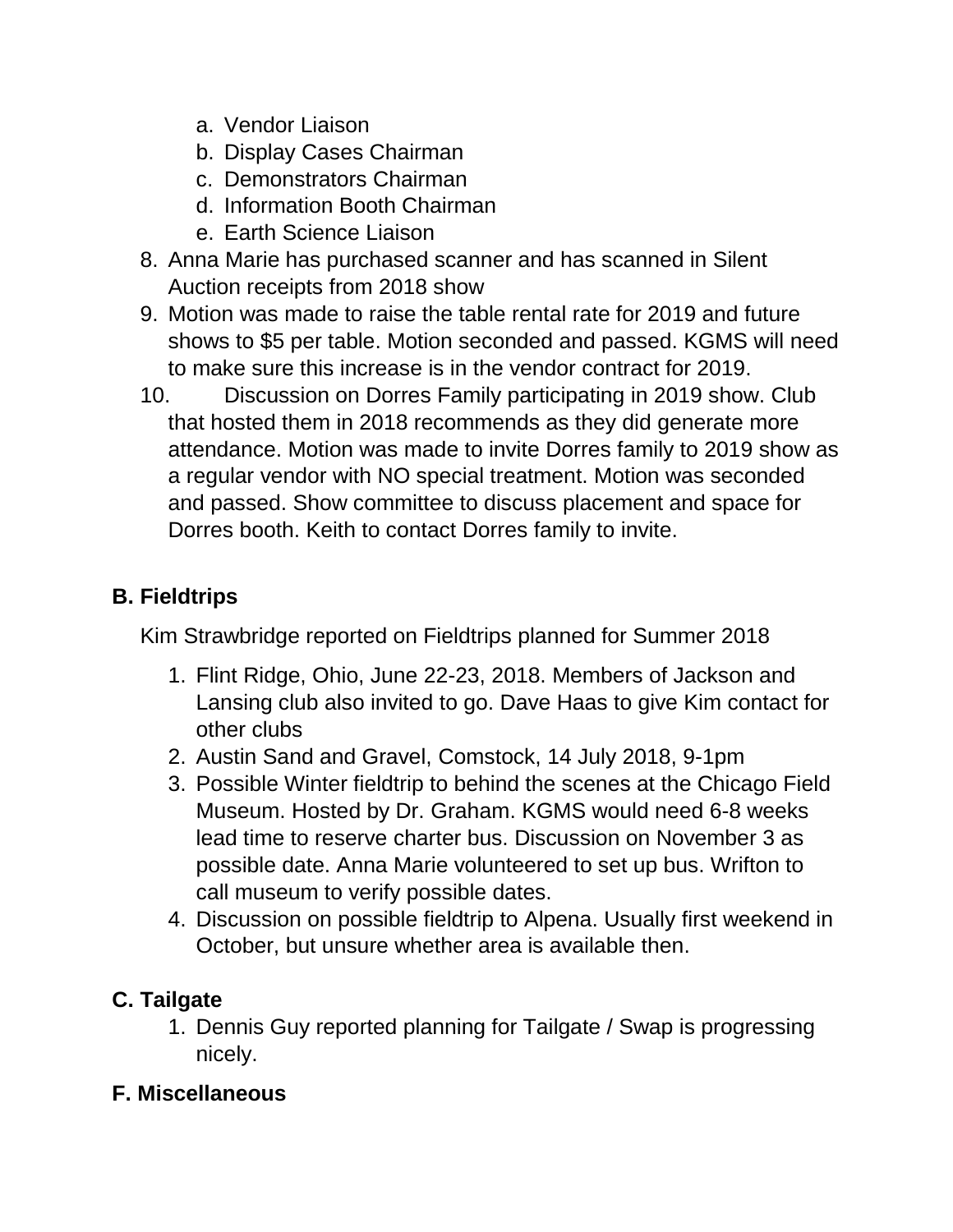- 1. Dave purchased the Sabre Tooth Tiger skull from 2017 winner
- 1. Teri says no rocks left at Elizabeth Schau Estate, but Dave will verify
- 2. Wrifton announced club receive a \$50 giftcard from U of M as a result of interview regarding how KGMS used social media to promote show.
- 3. Motion was made to provide Wrifton with \$100 per month (July-September) to keep KGMS Facebook presence on a trial basis until end of September to advertise Ishpeming (July), Tailgate/Swap (August/September), Keokuk (September) and Byholt Quarry ( September). Motion was seconded and passed.
- 4. Dave received a box of rock specimens from California. Cynthia to provide a thank you letter/email to donor on behalf of club. Dave to provide contact information.
- 5. Dave Haas to teach Lapidary class. Dates TBD.

Meeting adjourned at 9:00p.m. Next Board Meeting August 20, 2018 7:00p.m.

---Meeting Addendum from June 5, 2018----

CALL TO ORDER: Wrifton requested a meeting after General Meeting at the Portage Senior Center. Board Members present: Dave Haas, Keith Agdanowski, Anna-Marie Parthun, Cynthia Gauthier, Donna Siebert, Tony Payne and Wrifton Graham. Additional attendees: Mike Reese, Dennis Guy, Allison VanNocker and Jerry VanNocker. There was quorum.

### A. **2019 Annual Show:**

- 1. The Main room at Expo Center will be available for 2019. Discussion on whether the club should reserve Main room and Expo South or Main Room and Expo North. Factors discussed included how to pay for additional space with either increased vender booth rental or increased number of venders and how to fill additional space. The Board unanimously voted for Wrifton to request Main and Expo South for 2019 show.
- 2. Decision on whether to increase booth rent or allow venders more tables per booth was postponed until regular Board Meeting 18 June.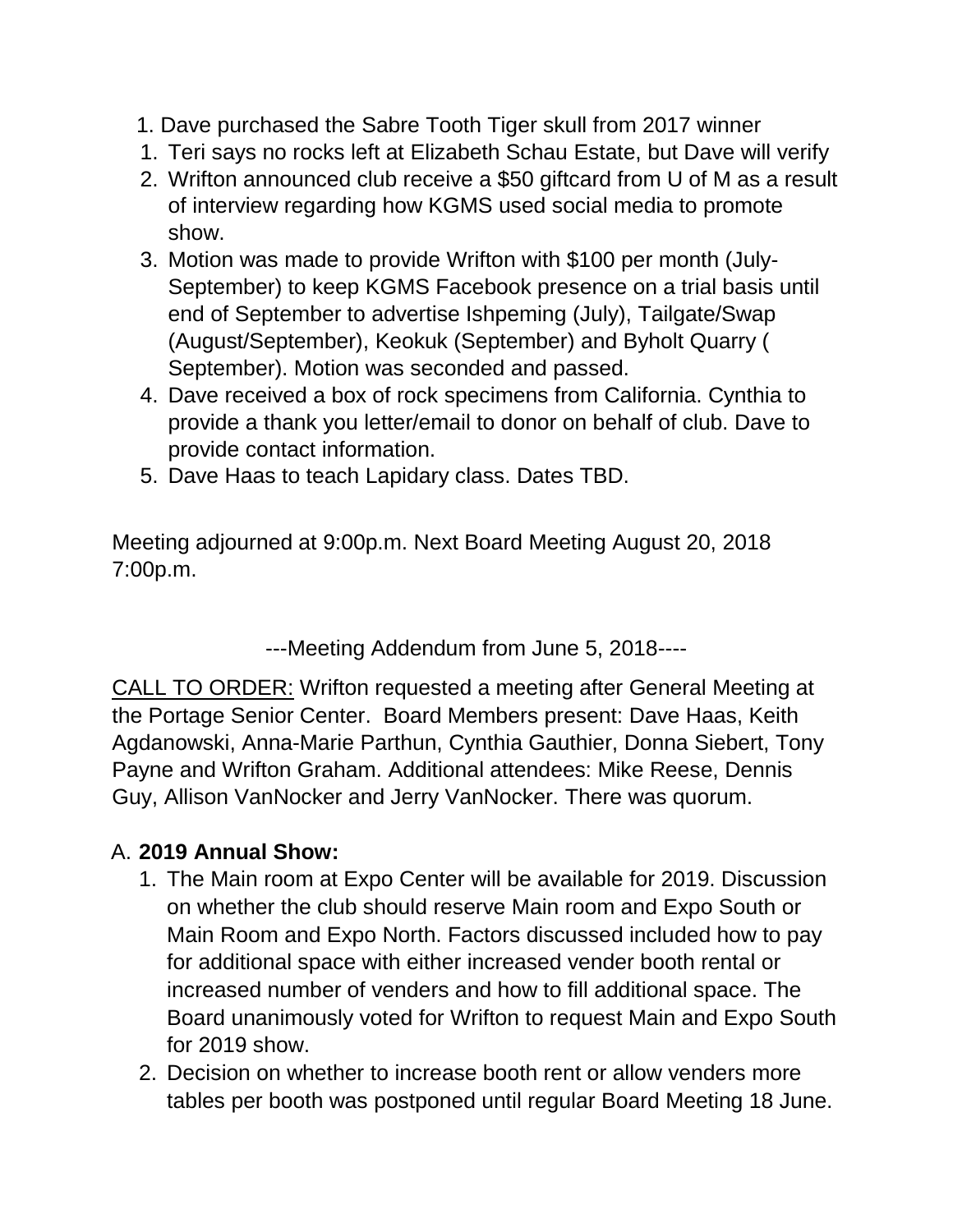Meeting adjourned at 9:00p.m.

Cynthia Gauthier **Date Approved**: August 20, 2018 Recording Secretary **Exercise Contract (2018)** (with corrections)